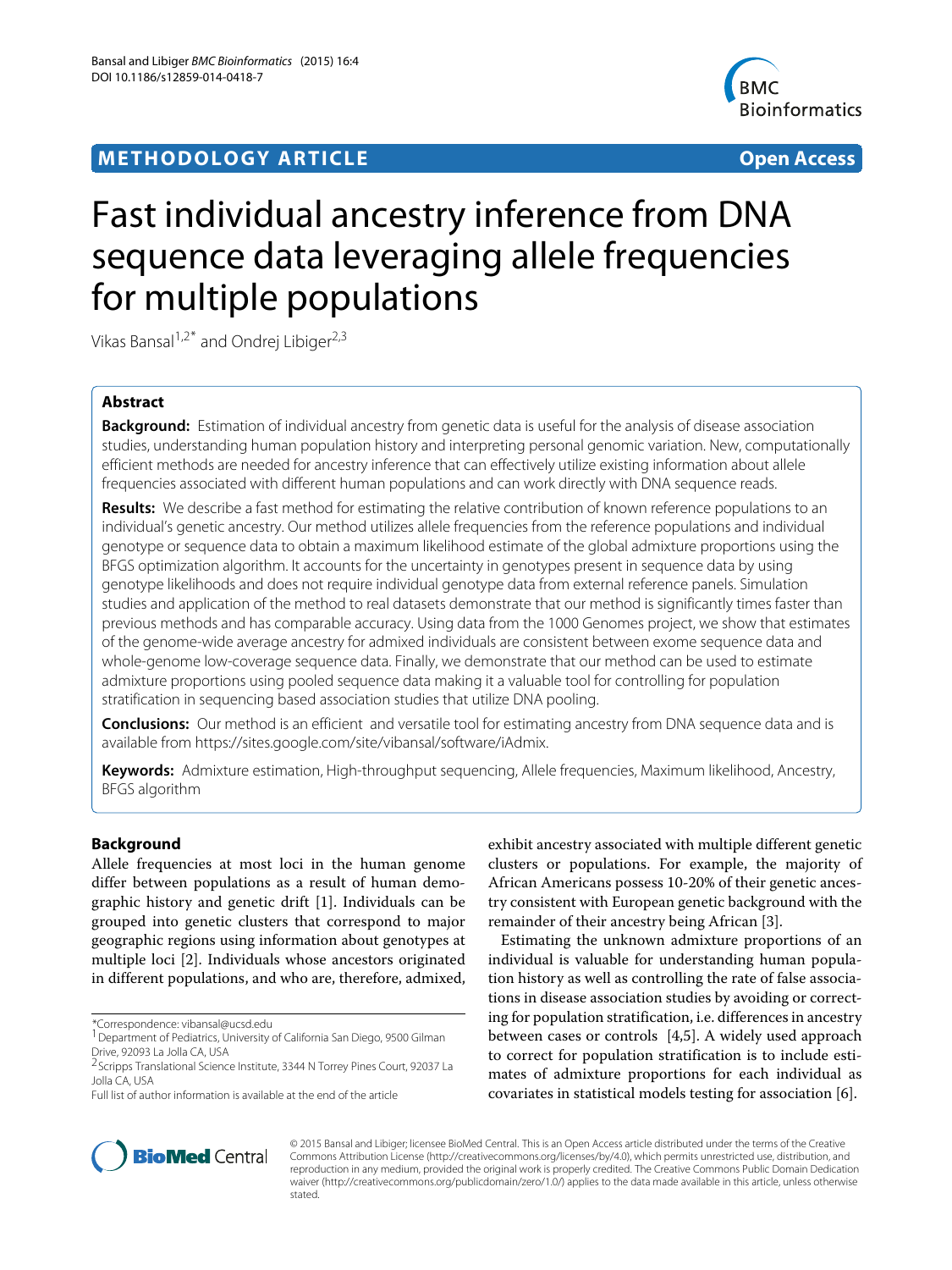Two types of methods have been developed for the analysis of ancestry and population structure using genetic data: model-based clustering methods such as STRUC-TURE [\[7\]](#page-9-6), FRAPPE [\[8\]](#page-9-7) and ADMIXTURE [\[9\]](#page-9-8), and principal component analysis (PCA) [\[10\]](#page-9-9). Model-based clustering methods model a population using allele frequencies at multiple loci and each individual's genome as an admixture of alleles from different populations.

Given a fixed number of clusters (populations), *K*, these methods use an unsupervised clustering approach to simultaneously infer the allele frequencies associated with the *K* clusters and estimate the relative contribution of the *K* clusters to each individual's ancestry. The low cost of whole-genome genotyping assays has enabled comprehensive surveys of genetic variation and these methods have been highly successful in understanding the population structure in many different human populations [\[11-](#page-9-10)[15\]](#page-9-11).

Most existing methods for analysis of admixture and ancestry have been designed to analyze population structure in an unsupervised manner. Supervised analyses of admixture can be valuable for estimating accurate admixture fractions for individuals whose ancestral history is known. For example, accurate admixture fractions for African American individuals associated with European and African ancestral populations can be obtained using ADMIXTURE and similar software only if European and African individuals are included as reference. Alexander and Lange [\[16\]](#page-9-12) have extended ADMIXTURE to carry out supervised analysis by including genotype data for individuals who belong to predefined population clusters. However, supervised analyses of an individual's genetic ancestry can be performed using population allele frequencies alone and does not necessarily require individual level genotype data.

Another limitation of existing methods is that these methods were designed to process data generated from genotyping arrays and require precise knowledge of the genotypes for each individual. As a result, these methods are not well suited to inferring ancestry from DNA sequence data where the genotypes may not be known precisely. As the cost of DNA sequencing has decreased rapidly, high-throughput sequencing instruments such as the Illumina HiSeq are being used to sequence large number of human genomes and disease association studies are being pursued using high-throughput sequencing instead of genotyping arrays [\[17\]](#page-9-13). Sequencing the entire human genome can still be too costly, and many studies perform low-depth sequencing to obtain information about variants and genotypes. For example, the 1000 Genomes project has performed low-coverage (2-4 x) whole-genome sequencing for thousands of individuals from diverse populations [\[18\]](#page-9-14). Other studies utilize targeted sequencing where only specific regions of the genome, e.g. the coding regions of genes, are targeted for sequencing. Interestingly, a significant fraction of the reads derived from targeted sequencing fall outside of the targeted regions. Various studies have shown that 30-50% of the reads map outside target regions [\[19\]](#page-9-15). Each off-target read that covers a single nucleotide polymorphism (SNP), for which reference population allele frequency information exists, is weakly informative about the genotypes of the individual, and can be used to infer ancestry.

With the increasing use of high-throughput sequencing for studies of human disease and population history, there is a need for computationally efficient methods for ancestry inference that can effectively utilize existing information about allele frequencies associated with different human populations and can work not only with genotypes but also with DNA sequence reads. Recognizing this challenge, several methods for ancestry inference from sequence data have recently been developed [\[20](#page-9-16)[-22\]](#page-9-17). The NGSadmix method [\[20\]](#page-9-16) essentially extends the ADMIX-TURE method to work directly with sequence data using genotype likelihoods. Wang et al. [\[22\]](#page-9-17) have developed a new method for estimation of individual genetic ancestry using analysis of sequence reads that compares each sequenced individual to a reference panel of individuals using principal-component analysis (PCA). This method simulates sequence reads for each reference individual and uses the simulated data to build a PCA map which is projected back to the original PCA space. In this paper, we propose a computationally fast method for estimating an individual's global (genome-wide) ancestry using genotype or sequence data and pre-determined population allele frequencies associated with multiple reference populations. Our method directly incorporates the uncertainty in genotypes by working with genotype likelihoods calculated from aligned sequence reads. Our method has some similarities with NGSadmix in the use of genotype likelihoods to capture uncertainty in genotypes and with LASER in the use of a reference panel of individuals to estimate individual ancestry from sequence data. However, unlike these methods, it does not require individual genotype data for the reference populations. Using allele frequencies has two advantages: (1) it eliminates the need for the reference panel of individuals and the individual(s) being analyzed to have the same type of genetic information (genotypes vs sequence reads) and (2) the reference panel of individuals does not need to be analyzed again which leads to significant gains in computational efficiency.

Using simulated datasets, we demonstrate that our method can accurately infer admixture proportions for an individual with admixture from multiple continental populations. Using genotype data from the Human Genome Diversity Project, we show that the estimates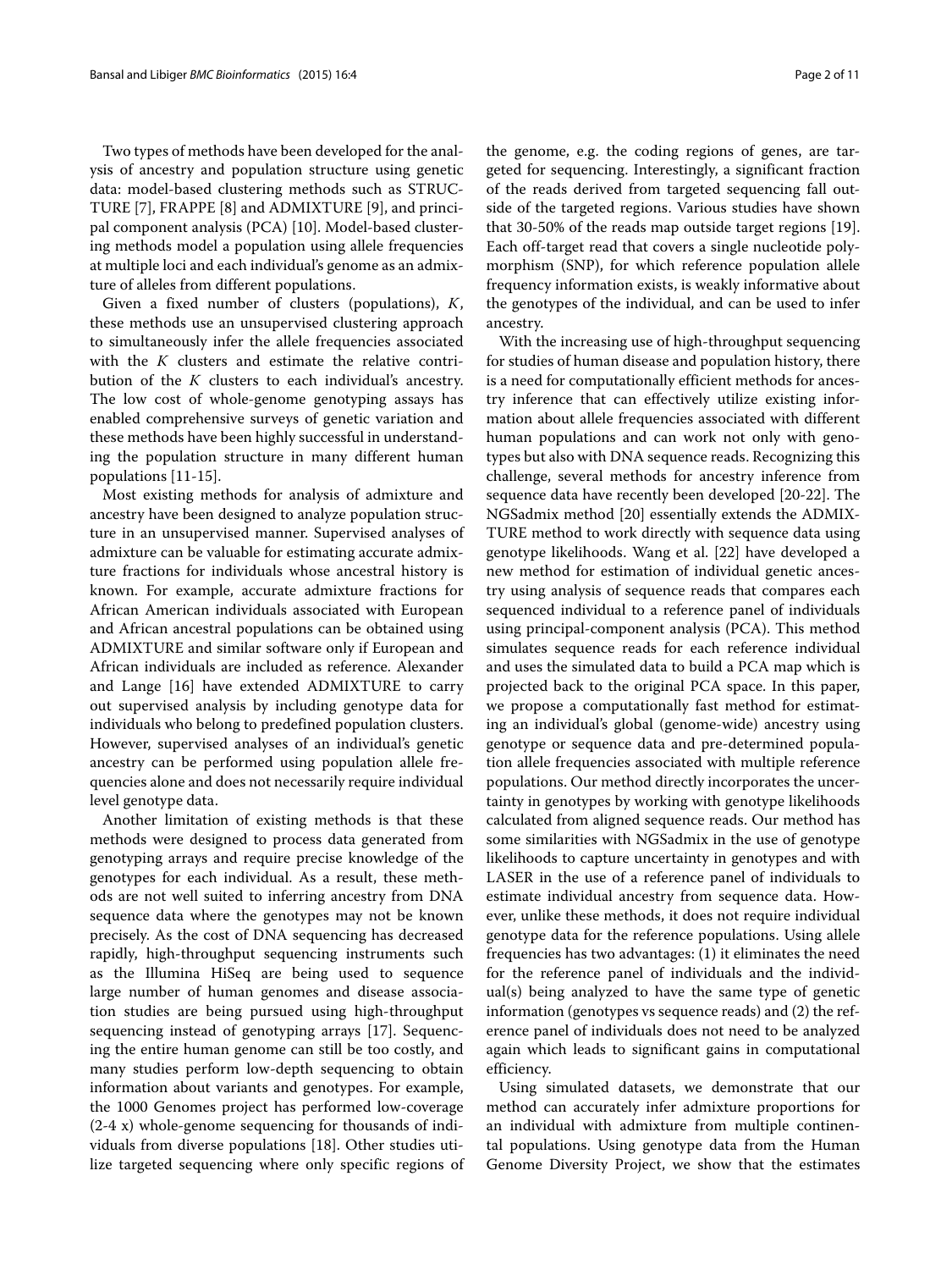of global genetic ancestry obtained using our method are consistent with those estimated using an existing method. Using sequence data for admixed individuals from the 1000 Genomes Project, we demonstrate that the admixture estimates are high concordant between whole genome sequence data and exome data. In addition, our technique compares very favorably with existing methods in terms of computation time. This allows us to extend our method to estimate a parsimonious set of admixture coefficients using an iterative approach.

## **Methods**

Previous methods for model-based ancestry analysis [\[7](#page-9-6)[-9\]](#page-9-8) perform an unsupervised analysis of the ancestry of multiple individuals and jointly estimate allele frequencies for *K* (where *K* is user-defined) ancestral populations and the relative contribution of each ancestral population to each individual's genome. In contrast, our focus is on estimating the ancestry for a single individual using information about allele frequencies at a large number of loci for multiple reference populations. The allele frequencies for the reference populations can potentially be obtained from previous unsupervised admixture analysis of individuals from different human populations. Given an individual's genotypes at these loci, our goal is to estimate the admixture coefficients for each population, i.e. the fraction of the individual's genome that is derived from that population. We propose to estimate the admixture coefficients using the maximum likelihood method.

**Likelihood model for admixture coefficients:** We assume that all polymorphic sites are bi-allelic. Given a SNP with two alleles *a* and *b*, a diploid individual can have one of three possible genotypes: *aa*, *ab* and *bb*. We represent the genotype *Gi* for an individual at SNP *i* as the number of *a* alleles (0,1 or 2). Let *qij* denote the allele frequency of the *a* allele at the *i*-th SNP in population *j*. Given *k* reference or ancestral populations with known allele frequencies, let *aj* represent the admixture proportion for the *j*-th population and  $A =$  $[a_1, a_2, \ldots, a_k]$  be the vector of admixture coefficients. We define  $f_i = \sum_{j=1}^{k} q_{ij} a_j$  as the weighted allele frequency at SNP *i* given the allele frequencies and admixture proportions. Then, assuming Hardy-Weinberg equilibrium (HWE), the probability if observing the genotype  $G_i$  at site *i* is:

<span id="page-2-0"></span>
$$
p(G_i|f_i) = \begin{cases} (1-f_i)^2 & \text{if } G_i = 0\\ 2f_i(1-f_i) & \text{if } G_i = 1\\ f_i^2 & \text{if } G_i = 2 \end{cases}
$$
 (1)

For a given vector of admixture proportions, the loglikelihood of the observed genotypes *g* for an individual can be defined as:

$$
L(A) = \sum_{i=1}^{n} \ln(Pr(G_i = g_i | f_i))
$$
 (2)

where *gi* is the observed genotype at site *i*. The above likelihood can be also be written as a function of the genotype at each site as

$$
L(A) = \left[ \sum_{i=1}^{n} g_i \ln(f_i) + (2 - g_i) \ln(1 - f_i) \right] + C
$$

where *C* is a constant.

The above formula assumes that all SNPs are independent or in linkage equilibrium with each other. In practice, SNPs can be pruned to reduce the linkage disequilibrium (LD) between the markers [\[9\]](#page-9-8). Given the matrix of allele frequencies  $q_{ij}$   $(1 \le i \le n$  and  $1 \le j \le k)$  for *k* populations, our goal is to determine the vector  $A =$  $[a_1, a_2, \ldots, a_k]$  of admixture proportions that maximizes  $L(A)$  subject to the constraints  $a_j \geq 0$  and  $\sum_j a_j = 1$ .

#### **Maximizing the likelihood using the BFGS method**

The likelihood function defined above is identical to the likelihood function used in previous methods [\[8,](#page-9-7)[9\]](#page-9-8) to update the admixture proportions given the allele frequencies. Our goal is to develop a computationally fast method for optimizing the likelihood function. The constraints on the admixture proportions ( $a_j \geq 0$  and  $\sum_j a_j = 0$ 1) make it difficult to utilize standard optimization techniques. ADMIXTURE uses sequential quadratic programming combined with a quasi-Newton acceleration method to optimize the likelihood function. We utilize the Broyden-Fletcher-Goldfarb-Shanno (BFGS) method to optimize the likelihood function. The BFGS algorithm [\[23\]](#page-9-18) is a popular quasi-Newton method for solving non-linear optimization problems that utilizes the first derivatives of the likelihood function and approximates the Hessian matrix of the second derivatives.

The constraint  $\sum_{j} a_{j} = 1$  can be addressed by replacing  $a_j$  with  $\frac{a_j}{S(a)}$  in the log-likelihood function where  $S(a)$ denotes the sum of the admixture coefficients. This corresponds to scaling the individual admixture coefficients by their sum. The first derivates of the likelihood function can be calculated as:

$$
\frac{\partial L(A)}{\partial a_j} = \sum_{i=1}^n \left[ \frac{g_i q_{ij}}{f_i} + \frac{(2 - g_i)(1 - q_{ij})}{S(a) - f_i} \right] - \frac{2n}{S(a)}
$$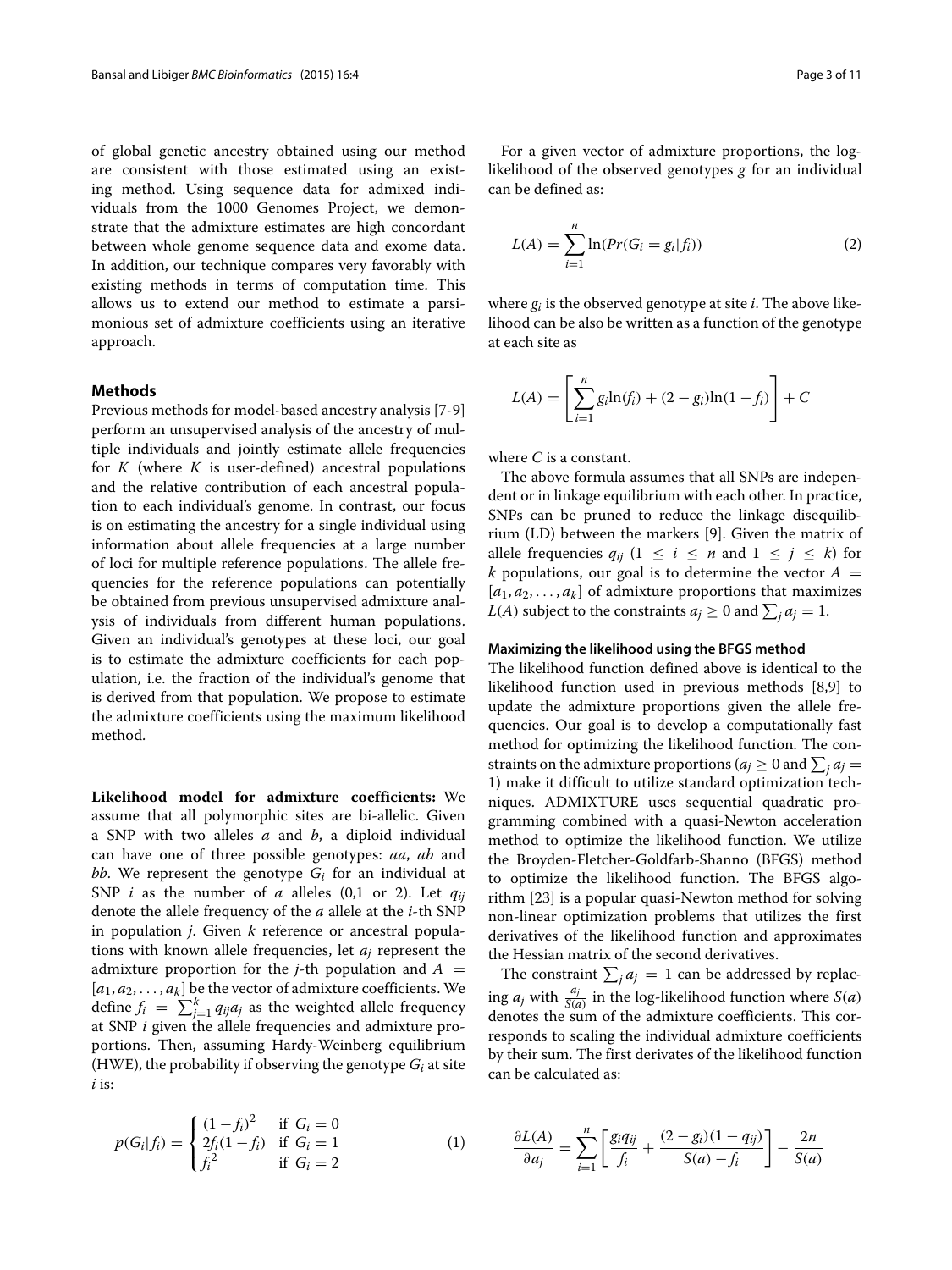To optimize the log-likelihood function, we utilized the open source implementation of the L-BFGS-B algorithm [\[24\]](#page-9-19). This method can handle simple box constraints required for our optimization problem ( $0 \le a_i \le$ 1 for each admixture coefficient).

#### **Genotype likelihoods for sequence data**

In the previous section, we assumed that high quality genotypes determined via genotyping arrays are available. However, it may not be possible to determine an individual's genotypes with high precision from sequence data, especially if the depth of coverage is low. For each SNP, the information about the unobserved genotypes that is contained in the aligned reads covering the SNP can be summarized using genotype likelihoods. These genotype likelihoods correspond to the probability of observing the sequence reads conditional on the genotype at the site. Once the sequence reads have been aligned to the genome, we can determine the genotype likelihoods for each potential genotype at each site of interest using the base quality values of the individual reads. Several methods for calculation of genotype likelihoods have been proposed in the context of SNP calling from high-throughput sequence data [\[25](#page-9-20)[-27\]](#page-9-21). We adopt an approach that is similar to these models. Let  $\mathcal{R} = \{R_1, R_2, \dots R_n\}$  represent the set of aligned reads covering a SNP. Let *a* and *b* be the two alleles at this position.

Assuming independence between sequencing errors from multiple reads, we can define the genotype likelihoods as:

$$
Pr(R|G_i = g) = \prod_{j,R_j=a} \{r(1-e_j) + (1-r)e_j\} \times \prod_{j,R_j=b} \{(1-r)(1-e_j) + re_j)\}
$$
(3)

where  $g = (0, 1, 2)$  is the number of *a* alleles and  $r = \frac{g}{2}$ is the probability of sampling the chromosome with the 'a' allele. This assumes equal probability of sampling the *a* and *b* for individuals who are heterozygous. For sequence data, the probability of sampling the reference allele can be slightly greater than 50% due to mapping bias. However, this should not significantly affect the estimation of the admixture coefficients. The sequencing error probability, *ej*, can be estimated using the corresponding base quality value  $q_i$  as  $10^{-0.1 \times q_j}$ . With these definitions, we can define the log-likelihood *L*(*A*), i.e. the log of the probability of observing the sequence reads conditional on the admixture proportions *A* as:

<span id="page-3-0"></span>
$$
L(A) = \sum_{i=1}^{n} \ln \left[ \sum_{g=0}^{2} Pr(R_i | G_i = g) Pr(G_i = g | A) \right]
$$
 (4)

where  $\mathcal{R}_i$  is the set of aligned reads covering the site *i*.

#### **Parsimonious estimation of admixture coefficients**

Given multiple reference populations, the maximum likelihood approach finds the admixture coefficients for each population that maximize the given likelihood function. Populations with a non-zero admixture coefficient are likely to contribute to the individual's genotypes. However, in the presence of a large number of reference populations, some of which are closely related, it can be difficult to reliably estimate which populations contribute significantly to an individual's ancestry. Imprecise allele frequency estimates due to incomplete sampling or the absence of correct parental populations can also result in nonzero admixture coefficients associated with populations that do not actually contribute to the individual's genetic ancestry. One approach to identifying the populations that contribute significantly to the individual's genetic ancestry is to estimate standard errors for each estimated admixture coefficient using a bootstrap approach. The ADMIXTURE method [\[9\]](#page-9-8) uses a block bootstrap to estimate standard errors. However, this is computationally demanding since the likelihood maximization needs to be performed for several hundred resamples. We implemented a simple but rigorous approach to determine a parsimonious set of admixture coefficients for an individual by iteratively removing population(s) for which a nonzero admixture coefficient does not improve the model fit significantly. This method is analogous to the backward elimination method for variable selection. We find the population for which setting the admixture coefficient to zero does not reduce the best-fit likelihood significantly using the likelihood ratio statistic. The admixture coeffcient for this population is fixed to be 0 and this procedure is repeated iteratively. A description of the method is as follows:

- 1. Calculate the maximum likelihood estimate for the admixture coefficients *A*
- 2. For each population *j* with a non-zero admixture coefficient, calculate  $\delta$ <sup>*j*</sup> =  $L_{max} - L_{-j}$  obtained by calculating the maximum likelihood fit with the *j*-th admixture coefficient constrained to be 0
- 3. determine the population *p* with the smallest value of δ*<sup>j</sup>*
- 4. Set for admixture coefficient *p* to be 0 if  $\delta_p < T$ where *T* is a threshold based on the likelihood ratio test
- 5. Repeat Steps (2)-(4) until possible

The threshold *T* can be chosen according to the desired level of parsimony in the admixture coefficients. We use a threshold value of  $T = 5.414$  which corresponds to a pvalue threshold of 0.001 using the chi-square distribution with one degree of freedom.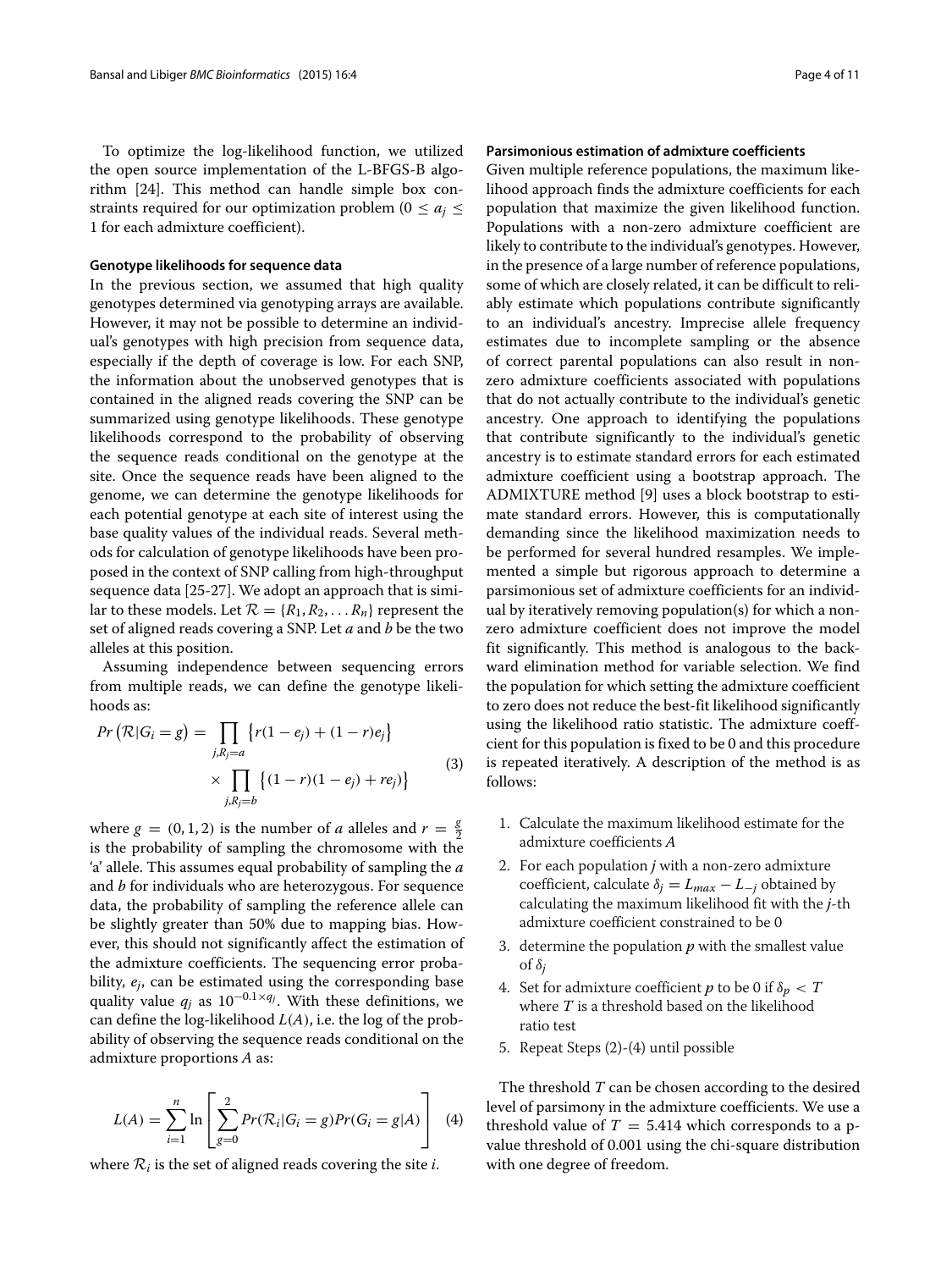#### **Estimating ancestry from pooled sequence data**

High-throughput sequencing of targeted genomic loci in large numbers of cases and controls is an effective approach for identifying rare genetic variants that affect risk for disease. Although next-generation sequencing technologies have the throughput to generate enough reads for thousands of individuals, the cost of preparing individual DNA sequencing libraries prior to sequencing limits the number of individuals that can be sequenced. A cost-effective approach for sequencing thousands of individuals is to pool DNA, in equi-molar proportions, from multiple individuals together to form pools and sequence the pools, instead of individuals [\[28\]](#page-9-22). This pooled sequencing approach has been used successfully to identify disease associated rare variants for a number of complex diseases: type 1 diabetes [\[29\]](#page-9-23), inflammatory bowel disease [\[30\]](#page-9-24), rheumatoid arthritis [\[31\]](#page-9-25) and anorexia nervosa [\[32\]](#page-9-26).

DNA pooling based association studies, similar to standard association studies, also require some way of correcting for population stratification. If genotype data from whole-genome arrays or at ancestry informative markers is available for each individual, this can be used to identify outlier individuals and exclude them from the pooled sequencing. However, generating individual level genotype data is costly and reduces the cost effectiveness of pooling based association studies. Therefore, a method that can estimate the average ancestry of each pool directly from the sequence reads would be valuable. The pooled admixture coefficients can be used to remove pools with very different ancestry compared to other pools from the association analysis. In addition, the admixture coefficients can be used as covariates in association analysis thereby accounting for population stratification. With this motivation, we extended our method to work with pooled sequence data derived from high-throughput sequencing of 'artificial' DNA pools derived by pooling DNA in equal proportions from multiple individuals.

Similar to diploid individuals, we represent the genotype *Gi* of a pool as the number of 'a' alleles or chromosomes at this site. Thus, if the pool has *p* diploid individuals, the number of potential pooled genotypes at a bi-allelic site is  $2p+1$ . Due to errors in DNA quantification, there is likely to be some variance in the proportion of each individual's DNA in a pool. Kim et al. [\[33\]](#page-9-27) used a gamma distribution to model the variance in the DNA proportions from each individual in a pool. However, it is difficult to estimate the proportions without individual genotype data [\[34\]](#page-9-28). For ancestry assessment, it is a reasonable approximation to assume that each individual contributes equal amount of DNA to a pool.

Given the aligned sequence reads for each pool, we can calculate the genotype likelihoods  $Pr(\mathcal{R}|G_i = g)$  ( $0 \leq g \leq$ 2*p*) as follows:

$$
Pr(R|G_i = g) = \prod_{j,R_j=a} f_j \prod_{j,R_j=b} (1 - f_j)
$$

where

$$
f_j = \frac{g}{2p}(1-e_j) + \left(1 - \frac{g}{2p}\right)e_j
$$

These pooled genotype likelihoods can then be used to calculate the log likelihood *L*(*A*) as defined in equation [4.](#page-3-0)

## **Results and discussion**

#### **Reference populations and allele frequencies**

The HapMap 3 data set [\[12\]](#page-9-29) includes 1,397 individuals from 11 different populations that have been genotyped using the Illumina 1M and the Affymetrix 6.0 arrays. We downloaded genotypes for all the individuals in this dataset from the HapMap project website [\(http://hapmap.](http://hapmap.ncbi.nlm.nih.gov/) [ncbi.nlm.nih.gov/\)](http://hapmap.ncbi.nlm.nih.gov/) We removed related individuals and pruned a subset of SNPs based on Linkage Disequilibrium (LD) (*r*<sup>2</sup> threshold of 0.3) using the Plink software tool [\[35\]](#page-9-30) to generate a reduced set of 249,075 SNPs with genotypes for 1198 unrelated individuals. For each population, allele counts were calculated for each SNP using plink (–freq command) and allele frequencies were estimated from the allele counts.

### **Simulations**

To assess how accurately our method can recover the true admixture coefficients, we simulated admixed individuals using allele frequencies from the HapMap 3 dataset. We simulated an inter continental admixture scenario with admixture between the CEU, CHB and YRI populations. For each individual, the admixture coefficients for the three populations were sampled uniformly at random from a 2-dimensional unit simplex  $(x_1 + x_2 + x_3 = 1)$ and the genotypes were simulated using the genotype likelihoods defined in Equation [1.](#page-2-0) We simulated genotypes for 100 individuals and estimated admixture coefficients using our method. For each simulated individual, we used the root mean square error (RMSE) to assess the accuracy of the admixture coefficients estimated by our method. The RMSE was calculated using the following formula:

$$
RMSE(\hat{a}, a) = \sqrt{\frac{1}{k} \sum_{i=1}^{k} (\hat{a}_i - a_i)^2}
$$

where *k* is the number of reference populations and *ai* is the admixture coefficient associated with population *i*. Results from the simulations showed that iAdmix was able to estimate the admixture coefficients quite accurately with a mean RMSE of 0.0028 (range from 0.0004-0.015).

The simulations utilized the same set of allele frequencies to estimate the admixture coefficients using iAdmix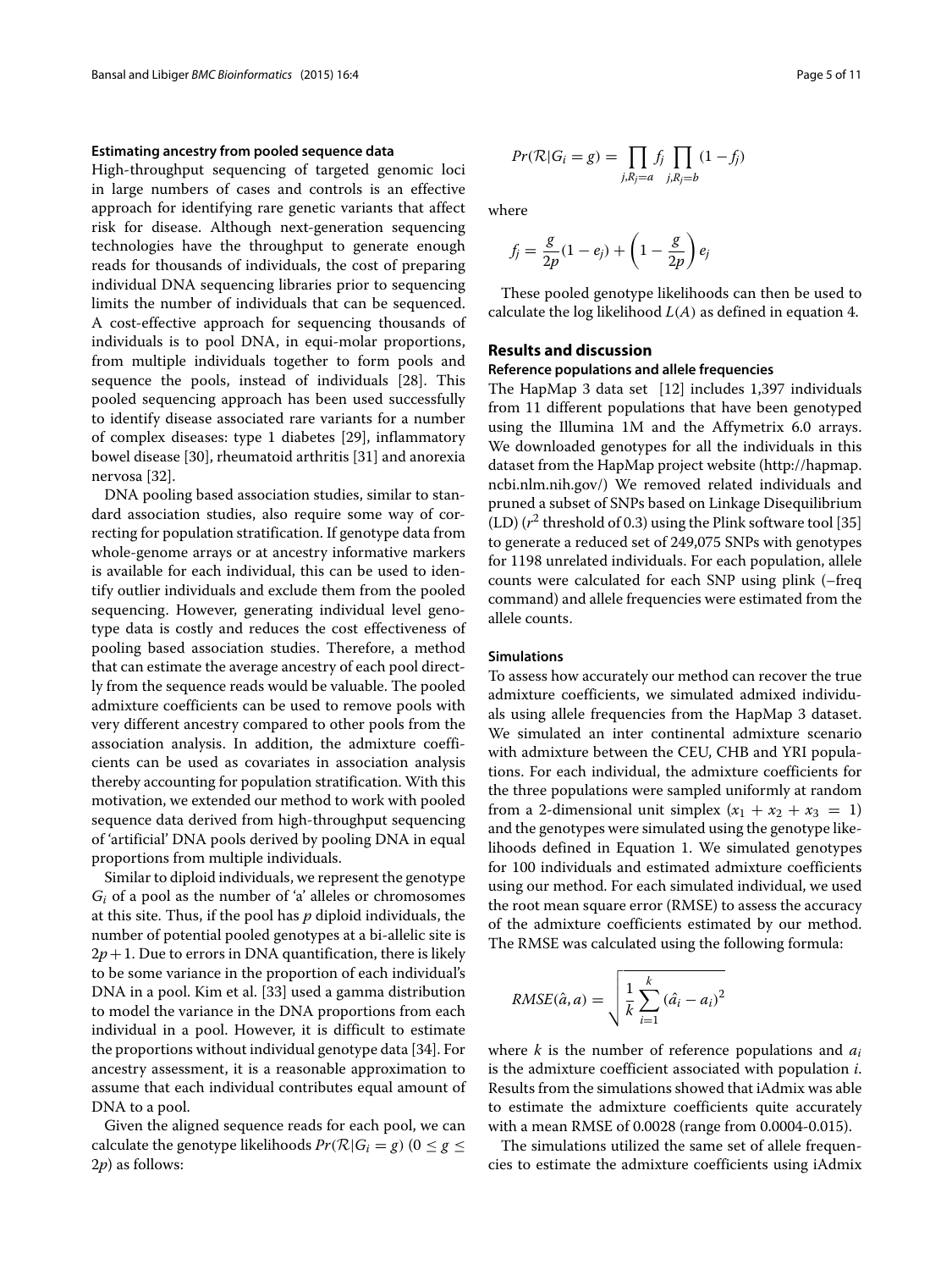that were used to simulate the individuals. This does not capture the variance in the allele frequencies due to finite sample size of the reference populations. To mimic a realistic setting with noisy population allele frequencies, we sampled genotypes for a finite number of individuals  $(n = 100)$  for each population and used the allele frequencies estimated from this sample for admixture analysis using iAdmix. The genotypes were sampled using the true allele frequencies. Results using the noisy allele frequencies indicated that admixture proportions associated with different continents (Europe, East Asia and Africa) can be estimated with high accuracy (mean  $RMSE = 0.0037$ ) but it is difficult to estimate the admixture coefficients associated with populations within each continental group. For example, we observed that the European admixture component estimated by our method is split between the CEU and TSI populations. This is likely due to the low differentiation between some populations from the same continent (e.g. Fst between the CHB and CHD populations from East Asia is 0.001 while the Fst between the CEU and TSI populations is 0.004 [\[12\]](#page-9-29)). We also estimated admixture coefficients using the ADMIXTURE program run in supervised mode using the simulated genotypes for 100 individuals per population as the reference clusters. The mean RMSE averaged over 100 simulations was 0.0031, marginally lower than the mean RMSE for our method. Overall, the simulations indicated that our method can estimated admixture coefficients associated with different continental populations with high accuracy.

#### **Analysis for Mozabite individuals in the HGDP**

To evaluate the ability of our method to estimate admixture coefficients from real data, we analyzed genotype data from 25 individuals from the Mozabite population in the Human Genome Diversity Panel (HGDP) [\[11\]](#page-9-10). We downloaded Illumina genotypes at ∼ 650,000 markers for these individuals from the HGDP website and

114,056 of these markers were in common with the reduced set of 249,075 SNPs from the HapMap dataset. We ran our method, iAdmix, on each individual separately using allele frequencies from 8 HapMap populations (the three admixed populations GIH, MXL and ASW were excluded). The admixture estimates (see Figure [1\(](#page-5-0)a)) show that all the individuals are admixed with both European and African components of ancestry. Price et al. [\[36\]](#page-9-31) analyzed the same set of individuals using their local ancestry inference method, HAPMIX, and estimated that the Mozabite individuals have approximately 78% ancestry from a European-related population and 22% from a population related to sub-Saharan Africa. Our estimates of admixture coefficients are consistent with the local ancestry based estimates.

For comparison, we also ran ADMIXTURE (in supervised mode using the HapMap reference panel of individuals) on the same dataset (see Figure [1\(](#page-5-0)b)). The European and African admixture estimates for each individual were highly consistent between the two methods. For some individuals, the European component of ancestry using our method was split between the TSI and CEU populations. This could reflect one important difference between the two methods in how they use data from reference individuals. Our method finds a maximum likelihood estimate of the admixture coefficients for each individual using the fixed set of allele frequencies. In contrast, ADMIXTURE, in the supervised mode, utilizes data for all individuals (both the reference populations and the individual(s) being analyzed) to estimate the allele frequencies for each cluster or population and maximize the likelihood function summed across all individuals. Therefore, the allele frequencies are determined not only by the genotypes of the reference individuals but also by the individual(s) that are analyzed for admixture. To confirm this, we estimated allele frequencies by running ADMIXTURE twice: (1) using 800 reference individuals simulated using allele

<span id="page-5-0"></span>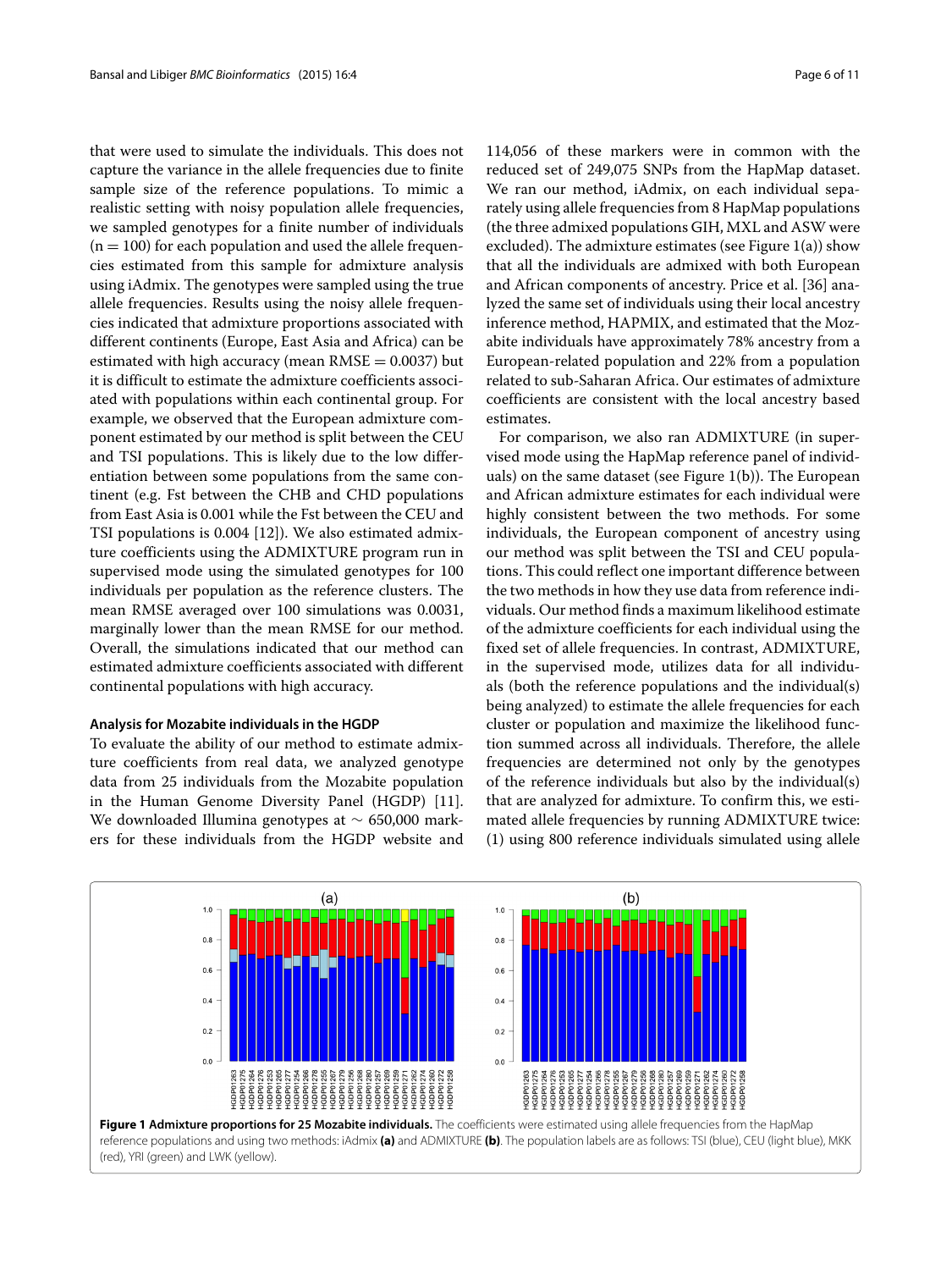frequencies for 8 HapMap populations (100 individuals per population, see previous section) and (2) 800 reference individuals and 1 additional individual with 100% CEU ancestry simulated using the HapMap allele frequencies. Subsequently, we used our method to estimate admixture coefficients for the simulated CEU individual using the two sets of allele frequencies separately. We found that using the first set of allele frequencies, the admixture coefficients for both CEU and TSI were non-zero. In contrast, using the second set of allele frequencies, only the CEU admixture coefficient was non-zero. This was similar to the results observed in the analysis of the Mozabite data and provided an empirical validation of our hypothesis regarding the difference in the admixture coefficients estimated by the two methods.

## **Estimating ancestry from DNA sequence reads**

Next, we assessed the performance of our method on sequence data from the 1000 Genomes Project [\[18\]](#page-9-14). For this, we utilized 6 individuals from the ASW population (individuals with African ancestry in SouthWest USA) whose genomes have been subjected to both low coverage whole-genome sequencing and exome sequencing on the Illumina sequencing platform. We downloaded bam files with the aligned sequence reads for the 6 individuals from the 1000 Genomes Project website [\(ftp://ftp](ftp://ftp-trace.ncbi.nih.gov/1000genomes/ftp/data/)[trace.ncbi.nih.gov/1000genomes/ftp/data/\)](ftp://ftp-trace.ncbi.nih.gov/1000genomes/ftp/data/). For each bam file, genotype likelihoods (defined in equation (3)) were calculated at each site in the HapMap3 allele frequency data that had one or more reads covering it. We analyzed the distribution of the depth of coverage across the sites using the reads for one individual (see Figure [2\)](#page-6-0). Interestingly, the exome data had at least one read covering 78.2% of the 249,075 sites. In comparison, 95.8% of the sites had non-zero read depth using the low-coverage data. We calculated admixture proportions using iAdmix for each of the 6 individuals (see Table [1\)](#page-7-0) and summed the admixture proportions associated with population within three continental groups (African, European and East Asian). We observed very high concordance between the admixture proportions estimated using the low-coverage and the exome sequence data (root mean square difference between the two admixture vectors for each individual ranged from 0.003-0.0064). Unexpectedly, one individual (NA19625) was estimated to have significant East Asian related ancestry (16.5%). Analysis of genotype data from this individual carried out in the HapMap project also indicated the presence of East Asian ancestry [\[12\]](#page-9-29), confirming our results. Overall, these results demonstrate the feasibility of directly estimating ancestry from both whole-genome and targeted sequencing experiments.

#### **Analysis of pooled sequence data**

To assess the ability of our method to estimate admixture coefficients from pooled sequence data, we utilized exome sequence data from the 1000 Genomes Project [\[18\]](#page-9-14) to simulate pools. We downloaded bam files containing exome sequence data for individuals from a European population (Britain, GBR), an East Asian population (Southern Han Chinese, CHS) and an African population

<span id="page-6-0"></span>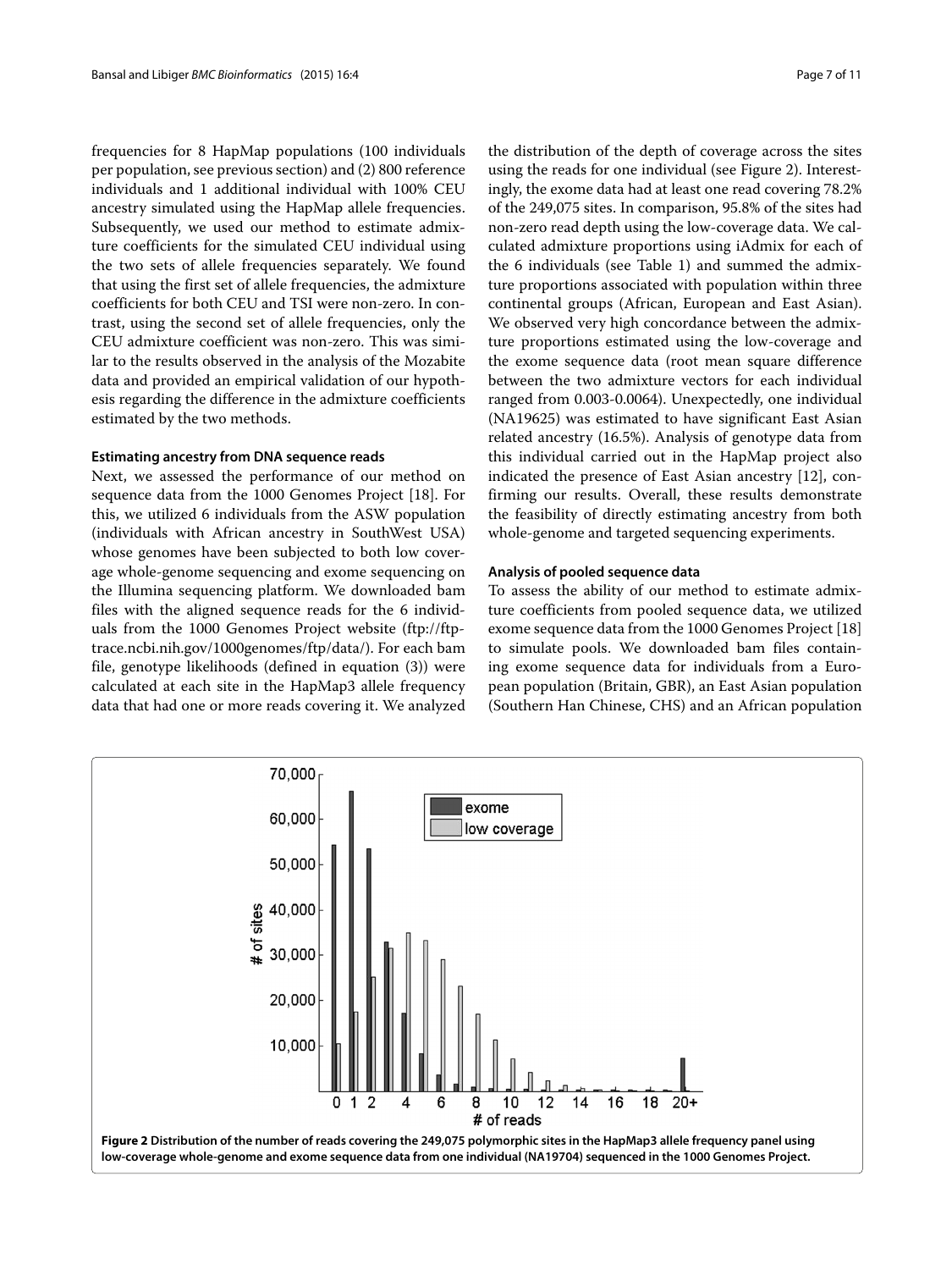<span id="page-7-0"></span>**Table 1 Comparison of admixture estimates for individuals from ASW population**

| SampleID | Data type | European | African | <b>East Asian</b> |
|----------|-----------|----------|---------|-------------------|
| NA19625  | lowcov    | 0.6657   | 0.1718  | 0.1626            |
|          | exome     | 0.6672   | 0.1674  | 0.1654            |
| NA19700  | lowcov    | 0.8308   | 0.1692  | 0                 |
|          | exome     | 0.8341   | 0.1656  | 0                 |
| NA19703  | lowcov    | 0.8554   | 0.1445  | $\Omega$          |
|          | exome     | 0.8564   | 0.1437  | 0                 |
| NA19704  | lowcov    | 0.8622   | 0.138   | $\cap$            |
|          | exome     | 0.8577   | 0.1423  | $\Omega$          |
| NA19707  | lowcov    | 0.7397   | 0.243   | 0.0173            |
|          | exome     | 0.7354   | 0.2456  | 0.0189            |
| NA19701  | lowcov    | 0.8447   | 0.1313  | 0.024             |
|          | exome     | 0.8446   | 0.1286  | 0.0268            |

Admixture estimates were calculated using low-coverage whole-genome sequence data (lowcov) and exome sequence data for 6 individuals from the ASW (African-American) population in the 1000 Genomes project.

(Luhya, LWK). We created four pools by merging the reads from the individual bam files. The first pool contained reads from 20 GBR individuals, the second pool was composed of reads from 19 GBR individuals and 1 CHS individual, a third pool contained reads from 19 GBR individuals and 1 LWK individual, and the fourth pool was comprised of reads from 18 GBR individuals, 1 CHS individual and 1 LWK individual. The rationale for creating these simulated pools was to assess the ability of our method to determine if the ancestry of the individuals in a pool was homogeneous or if one or more individuals in a pool had ancestry from other populations. This would be useful in a case-control association study to identify pools with non-homogeneous ancestry. To mimic the scale of a targeted sequencing experiment, we utilized reads that mapped to chromosome 11 only.

For each pool, we calculated the admixture coefficients using our method and the allele frequencies from the HapMap dataset. To maximize overlap between the sequence reads and the variants in the HapMap dataset, we utilized all genotyped SNPs instead of the LD pruned subset of SNPs.

For the pool with the 20 GBR individuals, only the European populations (CEU and TSI) had non-zero admixture coefficients. For the pool that included reads from a single CHS individual, an East Asian population (CHD) had a non-zero admixture coefficient that was statistically significant (see Table [2\)](#page-7-1). Similarly, we observed a nonzero African admixture coefficient for the pool with one LWK individual and two non-zero admixture coefficients (corresponding to East Asian and African populations) in the pool with 2 non-European ancestry individuals

**Table 2 Admixture coefficients for simulated pools**

<span id="page-7-1"></span>

| Pool composition     | European | <b>East Asian</b> | African          |
|----------------------|----------|-------------------|------------------|
| 20 GBR               | 1.0      | $\left( \right)$  | $\left( \right)$ |
| 19 GBR, 1 CHS        | 0.9465   | 0.0535            | 0                |
| 19 GBR, 1 LWK        | 0.9653   | ∩                 | 0.0347           |
| 18 GBR, 1 LWK, 1 CHS | 0.9116   | 0.0562            | 0.0323           |
| 39 GBR. 1 CHS        | 0.9705   | 0.0295            | 0                |
| 59 GBR, 1 CHS        | 0.9793   | 0.0207            | $\left($         |
|                      |          |                   |                  |

Pools were constructed using exome sequence data from the 1000 Genomes data and the admixture coefficients estimated using allele frequencies from 8 HapMap reference populations.

(Table [2\)](#page-7-1). To assess the ability to detect admixture in larger sized pools, we simulated pools with 40 individuals (39 GBR and 1 CHS) and 60 individuals (59 GBR and 1 CHS). Our method was able to detect the presence of East Asian ancestry in the pool with 40 individuals (expected  $= 0.0257$ , observed  $= 0.0295$ ) as well as the pool with 60 individuals (expected  $= 0.0164$ , observed  $=$ 0.0207). These results demonstrated that our method can reliably detect the presence of individuals with non-European ancestry in a pool of European ancestry individuals using sequence reads from the pool.

The ability to estimate admixture coefficients is dependent on the number of variants with genotype information from the sequence reads. For each pool, the number of SNPs that had non-zero coverage was ∼ 72,000 and of these,  $\sim$  3,300 SNPs had an average coverage of 20 $\times$  or greater per individual. To assess the accuracy of estimating admixture coefficients as a function of the number of SNPs, we analyzed the pool with 19 GBR individuals and 1 CHS individual (East Asian admixture coefficient  $= 0.05$ ) with random subsets of SNPs with varying percentage (5- 40%) of the total numbers of SNPs. Not surprisingly, the standard deviation of the admixture coefficient for the East Asian ancestry was high (0.0096 for 50 samples) at 5% and decreased to 0.0032 as the percentage of SNPs used increased to 40% (see Additional file [1:](#page-9-32) Figure S1).

#### **Implementation and running time**

To optimize the likelihood function, we utilized the open source implementation of the L-BFGS-B algorithm by Zhu and colleagues [\[37\]](#page-9-33). The computational complexity for each iteration of the BFGS algorithm is *O*(*nkp*) where *n* is the number of SNPs, *k* is the number of reference populations and  $p$  is the pool size. However, the total run time depends on the number of iterations required for the convergence of the BFGS optimization. The BFGS method was run until the difference between successive log-likelihoods was less than 0.00001. The same convergence criterion has been used by previous methods [\[9\]](#page-9-8). In all the evaluations using both real and simulated data,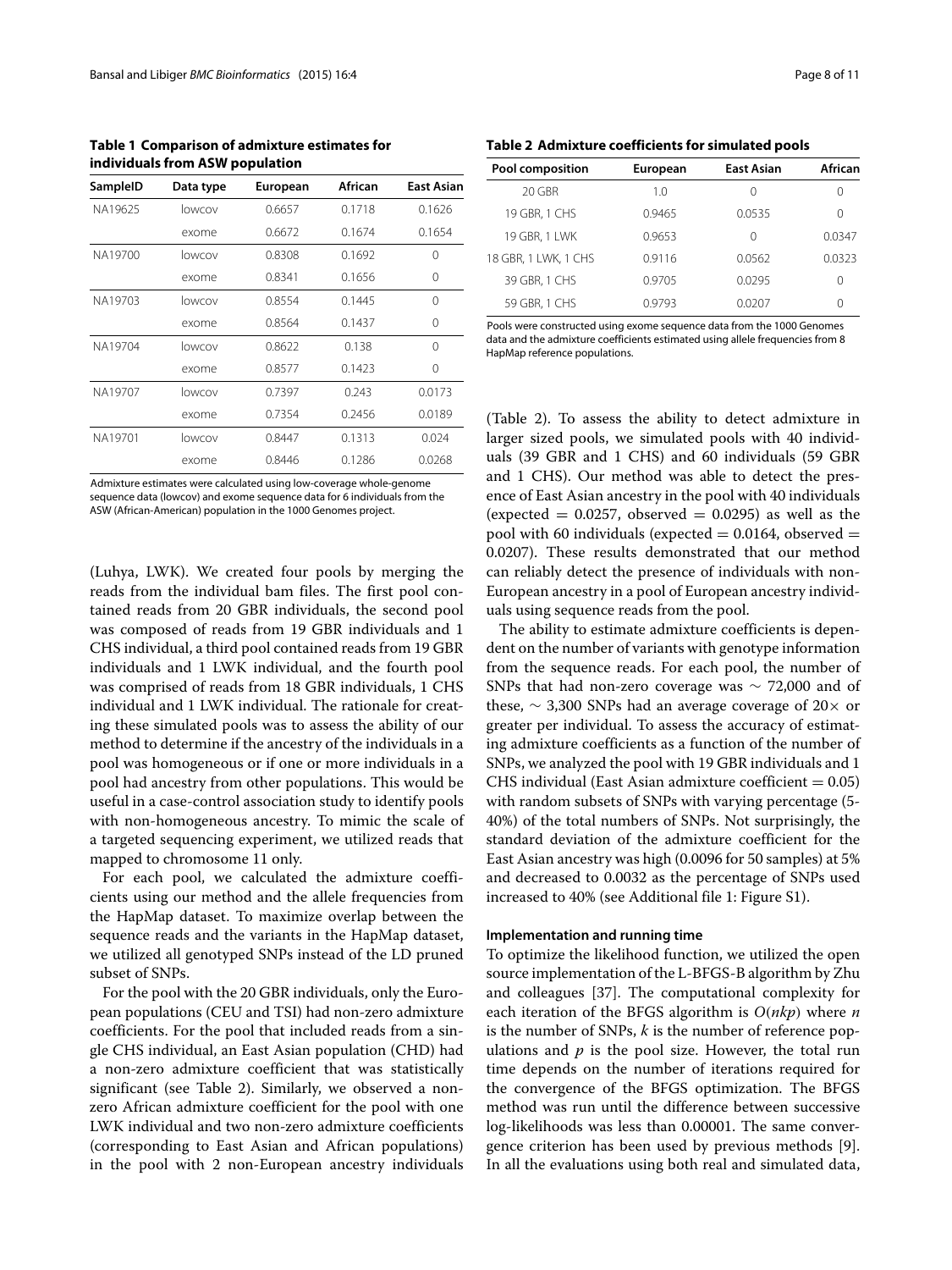the number of iterations for convergence was typically 20- 30 and did not exceed 50. We initialized the admixture coefficients with random values between 0 and 1. Empirical evaluation showed that the optimization converged to the same final solution regardless of the initial admixture coefficients.

The main method was implemented in C and the input and output files were processed using Python. To calculate genotype likelihoods for variant sites from BAM files, we implemented a custom program using the Samtools library [\[38\]](#page-9-34).

Our method analyzes one sample at a time and the average run time per sample for our method (averaged across 100 simulations) was 5.2 seconds for the initial BFGS optimization and 14.8 seconds for the full method including the parsimonious estimation of admixture coefficients. In comparison, the average run time for ADMIXTURE in supervised mode was 87.6 seconds per sample. To assess the ability of our method to estimate admixture proportions associated with a large number of reference populations, we estimated admixture proportions for the Mozabite individuals using allele frequencies at 16,433 SNPs derived from a reference panel of 26 global populations [\[39\]](#page-9-35). Our method was able to estimate admixture coefficients with an average run time of 6.4 seconds per individual compared to 57 seconds for a supervised ADMIXTURE run (results not shown). All evaluations were done on a single core of an Intel Xeon processor (2.6 GHz) with 64-bit Linux system.

#### **Conclusions**

In this paper, we have described a computationally fast and efficient method, iAdmix, which can be used to infer global andmixture proportions from genotype or sequence data using a reference set of population allele frequencies. This method employs the BFGS optimization algorithm, which makes it possible to estimate an individual's admixture proportions from whole-genome genotype data in seconds even in the presence of multiway admixture. Using simulations, we have demonstrated that our method is able to deconvolute admixture associated with multiple continental populations with comparable accuracy and significantly better speed then existing methods. The increased computational efficiency is the main advance of our method as it allows us to estimate admixture proportions associated with a large number of ancestral populations and also to run iAdmix iteratively in order to obtain parsimonious admixture estimates.

The likelihood model for estimating the admixture proportions assumes Hardy-Weinberg equilibrium (HWE) to calculate the genotype likelihoods. This model can be extended to capture deviations from HWE due to inbreeding [\[40\]](#page-10-0) and simultaneously estimate the admixture coefficients and the inbreeding coefficient. This may be useful for analysis of individual genomes from populations with some level of inbreeding in order to identify disease causing mutations. Preliminary results indicate that the admixture coefficients are robust to deviations from HWE (results not shown) and we plan to investigate this further in the future.

Another key advantage of our method is that it uses allele frequencies rather than individual genotypes. Therefore it can leverage allele frequencies for populations for which no 'pure' or non-admixed exist or are difficult to obtain. For example, Bustamante and colleagues [\[41\]](#page-10-1) have estimated allele frequencies for Native American populations using local ancestry analysis of populations sequenced in the 1000 Genomes Project that can be used for admixture analysis of Hispanic individuals. The accuracy of ancestry inference by our method relies on the availability of accurate allele frequencies for a large number of reference populations. In this paper, we used allele frequencies calculated from samples collected as part of the HapMap3 project. While an impressive undertaking, the populations contained in this resource are a limited sampling of the global population diversity. A more comprehensive panel would be extremely useful as it would allow for a more meaningful and accurate inference. The 1000 Genomes project is generating sequence and genotype data on more than 25 different populations and once completed, it would be a valuable resource for reference human populations. Many populations have already been sampled by various research groups, and a large number of publicly available genotype datasets exist. The collation of these disparate resources is an important topic for future work.

The described method addresses the problem of estimating the genome-wide average or global ancestry of an individual. In many applications, local ancestry, i.e., the ancestry of a chromosomal segment that has been inherited from an ancestor associated with a single parental population, is of interest. However, this is a difficult problem and existing methods for inference of local ancestry typically consider only two or three ancestral populations [\[36,](#page-9-31)[42](#page-10-2)[-44\]](#page-10-3). Our method was motivated by the need for estimating ancestry in sequencing based association studies where global admixture estimates can be used as covariates in association analysis or to exclude outlier individuals. Sequencing data poses new challenges for admixture estimation but also presents opportunities for the development of methods that can exploit information present in sequence data that may be missing in genotype data, e.g. relating to rare or populationspecific variants [\[45\]](#page-10-4). With the increasing use of highthroughput sequencing technologies, methods such as iAdmix and other recently developed methods [\[20-](#page-9-16)[22](#page-9-17)[,45\]](#page-10-4) should prove useful for the assessment of ancestry in studies of human genetic variation and disease.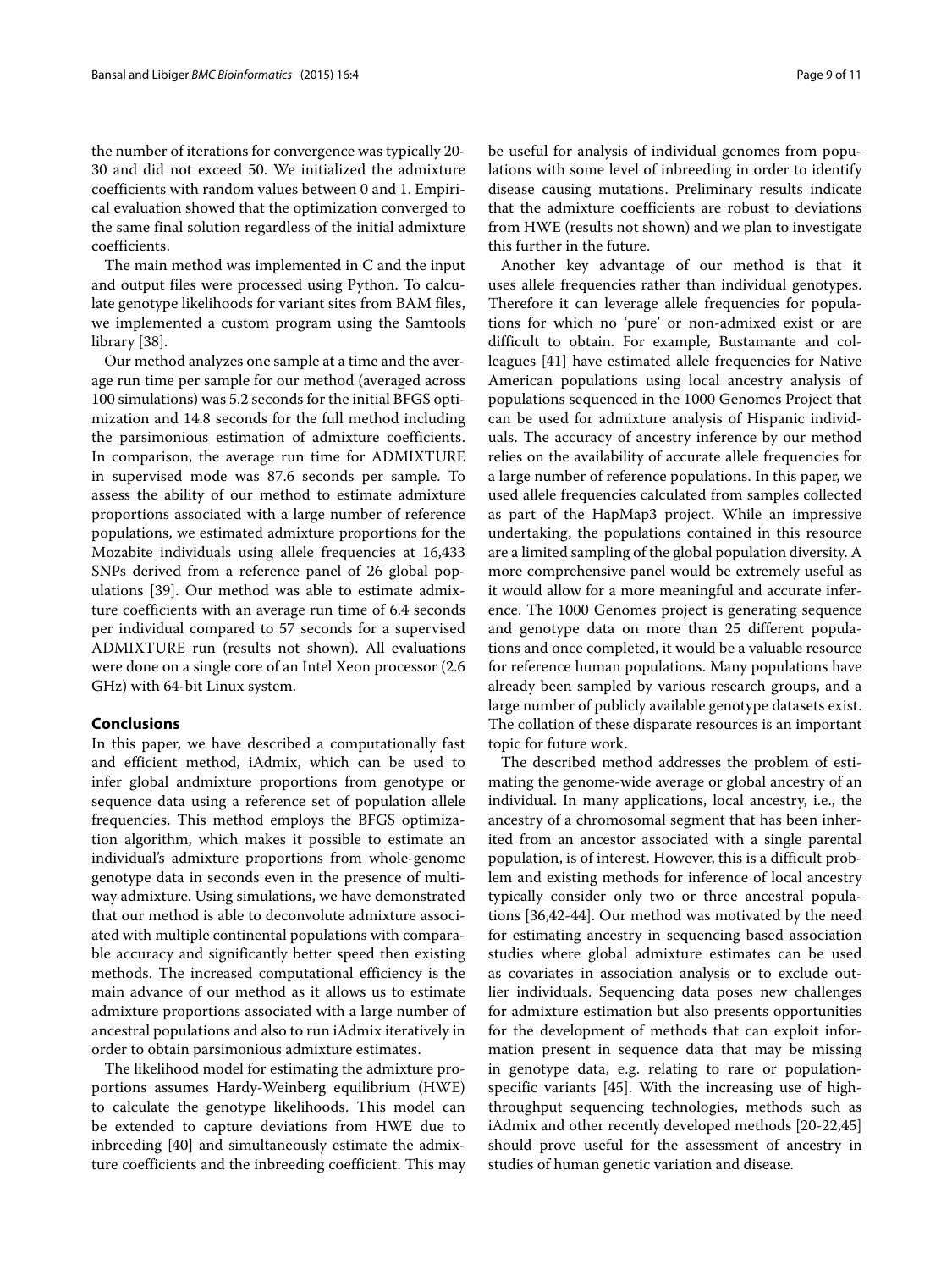### **Additional file**

#### <span id="page-9-32"></span>**[Additional file 1:](http://www.biomedcentral.com/content/supplementary/s12859-014-0418-7-s1.pdf) Supplementary figure.**

#### **Competing interests**

The authors declare that they have no competing interests.

#### **Authors' contributions**

VB designed the method, implemented the software, analyzed data and wrote the paper. OL analyzed data and wrote the paper. Both authors read and approved the final manuscript.

#### **Acknowledgements**

Dr Bansal is supported by a grant 1R21HG007430 from NIH.

#### **Author details**

<sup>1</sup> Department of Pediatrics, University of California San Diego, 9500 Gilman Drive, 92093 La Jolla CA, USA. 2Scripps Translational Science Institute, 3344 N Torrey Pines Court, 92037 La Jolla CA, USA. 3Current address: MD Revolution, San Diego CA, USA.

#### Received: 8 October 2014 Accepted: 10 December 2014 Published online: 16 January 2015

#### **References**

- <span id="page-9-0"></span>1. Luca, Menozzi P, Piazza A. The History and Geography of Human Genes. Princeton, NJ: Princeton University Press; 1994.
- <span id="page-9-1"></span>2. Rosenberg NA, Pritchard JK, Weber JL, Cann HM, Kidd KK, Zhivotovsky LA, et al. Genetic structure of human populations. Science 2002;298(5602):2381–5.
- <span id="page-9-2"></span>3. Tang H, Jorgenson E, Gadde M, Kardia SL, Rao DC, et al. Racial admixture and its impact on BMI and blood pressure in African and Mexican Americans. Hum Genet 2006;119(6):624–33.
- <span id="page-9-3"></span>4. Cardon LR, Palmer LJ. Population stratification and spurious allelic association. Lancet 2003;361(9357):598–604.
- <span id="page-9-4"></span>5. Marchini J, Cardon LR, Phillips MS, Donnelly P. The effects of human population structure on large genetic association studies. Nat Genet 2004;36(5):512–7.
- <span id="page-9-5"></span>6. Price AL, Zaitlen NA, Reich D, Patterson N. New approaches to population stratification in genome-wide association studies. Nat Rev Genet 2010;11(7):459–63.
- <span id="page-9-6"></span>7. Pritchard JK, Stephens M, Donnelly P. Inference of population structure using multilocus genotype data. Genetics 2000;155(2):945–59.
- <span id="page-9-7"></span>8. Tang H, Peng J, Wang P, Risch NJ. Estimation of individual admixture: analytical and study design considerations. Genet Epidemiol 2005;28(4): 289–301.
- <span id="page-9-8"></span>9. Alexander DH, Novembre J, Lange K. Fast model-based estimation of ancestry in unrelated individuals. Genome Res 2009;19(9):1655–64.
- <span id="page-9-9"></span>10. Patterson N, Price AL, Reich D. Population structure and eigenanalysis. PLoS Genet 2006;2(12):e190.
- <span id="page-9-10"></span>11. Li JZ, Absher DM, Tang H, Southwick AM, Casto AM, Ramachandran S, et al. Worldwide human relationships inferred from genome-wide patterns of variation. Science 2008;319(5866):1100–4.
- <span id="page-9-29"></span>12. Altshuler DM, Gibbs RA, Peltonen L, Altshuler DM, Gibbs RA, Peltonen L, et al. Integrating common and rare genetic variation in diverse human populations. Nature 2010;467(7311):52–8.
- 13. Nelson MR, Bryc K, King KS, Indap A, Boyko AR, Novembre J, et al. The Population Reference Sample, POPRES: a resource for population, disease, and pharmacological genetics research. Am J Hum Genet 2008;83(3): 347–58.
- 14. Xing J, Watkins WS, Witherspoon DJ, Zhang Y, Guthery SL, Thara R, et al. Fine-scaled human genetic structure revealed by SNP microarrays. Genome Res 2009;19(5):815–25.
- <span id="page-9-11"></span>15. Xing J, Watkins WS, Shlien A, Walker E, Huff CD, Witherspoon DJ, et al. Toward a more uniform sampling of human genetic diversity: a survey of worldwide populations by high-density genotyping. Genomics 2010;96(4):199–210.
- <span id="page-9-12"></span>16. Alexander DH, Lange K. Enhancements to the ADMIXTURE algorithm for individual ancestry estimation. BMC Bioinformatics 2011;12:246.
- <span id="page-9-13"></span>17. Kiezun A, Garimella K, Do R, Stitziel NO, Neale BM, McLaren PJ, et al. Exome sequencing and the genetic basis of complex traits. Nat Genet 2012;44(6):623–30.
- <span id="page-9-14"></span>18. Abecasis GR, Auton A, Brooks LD, DePristo MA, Durbin RM, Handsaker RE, et al. An integrated map of genetic variation from 1,092 human genomes. Nature 2012;491(7422):56–65.
- <span id="page-9-15"></span>19. Guo Y, Long J, He J, Li CI, Cai Q, Shu XO, et al. Exome sequencing generates high quality data in non-target regions. BMC Genomics 2012;13:194.
- <span id="page-9-16"></span>20. Skotte L, Korneliussen TS, Albrechtsen A. Estimating individual admixture proportions from next generation sequencing data. Genetics 2013;195(3): 693–702.
- 21. Hu Y, Willer C, Zhan X, Kang HM, Abecasis GR. Accurate local-ancestry inference in exome-sequenced admixed individuals via off-target sequence reads. Am J Hum Genet 2013;93(5):891–9.
- <span id="page-9-17"></span>22. Wang C, Zhan X, Bragg-Gresham J, Kang HM, Stambolian D, Chew EY, et al. Ancestry estimation and control of population stratification for sequence-based association studies. Nat Genet 2014;46(4):409–15.
- <span id="page-9-18"></span>23. Nocedal J, Wright SJ. Numerical optimization: Springer; 2000. [\[http://](http://www.amazon.com/exec/obidos/redirect?tag=citeulike07-20&path=ASIN/0387987932) [www.amazon.com/exec/obidos/redirect?tag=citeulike07-20&path=](http://www.amazon.com/exec/obidos/redirect?tag=citeulike07-20&path=ASIN/0387987932) [ASIN/0387987932\]](http://www.amazon.com/exec/obidos/redirect?tag=citeulike07-20&path=ASIN/0387987932)
- <span id="page-9-19"></span>24. Byrd R, Lu P, Nocedal J, Zhu C. A Limited Memory Algorithm for Bound Constrained Optimization. SIAM J Sci Comput 1995;16(5):1190–208. [\[http://epubs.siam.org/doi/abs/10.1137/0916069\]](http://epubs.siam.org/doi/abs/10.1137/0916069)
- <span id="page-9-20"></span>25. Li H, Ruan J, Durbin R. Mapping short DNA sequencing reads and calling variants using mapping quality scores. Genome Res 2008;18(11):1851–8.
- 26. Li R, Li Y, Fang X, Yang H, Wang J, Kristiansen K, et al. SNP detection for massively parallel whole-genome resequencing. Genome Res 2009;19(6): 1124–32.
- <span id="page-9-21"></span>27. Bansal V, Harismendy O, Tewhey R, Murray SS, Schork NJ, Topol EJ, et al. Accurate detection and genotyping of SNPs utilizing population sequencing data. Genome Res 2010;20(4):537–45.
- <span id="page-9-22"></span>28. Bansal V, Tewhey R, Leproust EM, Schork NJ. Efficient and cost effective population resequencing by pooling and in-solution hybridization. PLoS ONE 2011;6(3):e18353.
- <span id="page-9-23"></span>29. Nejentsev S, Walker N, Riches D, Egholm M, Todd JA. Rare variants of IFIH1, a gene implicated in antiviral responses, protect against type 1 diabetes. Science 2009;324(5925):387–9.
- <span id="page-9-24"></span>30. Rivas MA, Beaudoin M, Gardet A, Stevens C, Sharma Y, Zhang CK, et al. Deep resequencing of GWAS loci identifies independent rare variants associated with inflammatory bowel disease. Nat Genet 2011;43(11): 1066–73.
- <span id="page-9-25"></span>31. Diogo D, Kurreeman F, Stahl EA, Liao KP, Gupta N, Greenberg JD, et al. Rare, low-frequency, and common variants in the protein-coding sequence of biological candiyear genes from GWASs contribute to risk of rheumatoid arthritis. Am J Hum Genet 2013;92:15–27.
- <span id="page-9-26"></span>32. Scott-Van Zeeland AA, Bloss CS, Tewhey R, Bansal V, Torkamani A, Libiger O, et al. Evidence for the role of EPHX2 gene variants in anorexia nervosa. Mol Psychiatry 2014;19(6):724–32.
- <span id="page-9-27"></span>33. Kim SY, Li Y, Guo Y, Li R, Holmkvist J, Hansen T, et al. Design of association studies with pooled or un-pooled next-generation sequencing data. Genet Epidemiol 2010;34(5):479–91.
- <span id="page-9-28"></span>34. Eskin I, Hormozdiari F, Conde L, Riby J, Skibola CF, Eskin E, et al. eALPS: estimating abundance levels in pooled sequencing using available genotyping data. J Comput Biol 2013;20(11):861–77.
- <span id="page-9-30"></span>35. Purcell S, Neale B, Todd-Brown K, Thomas L, Ferreira MA, Bender D, et al. PLINK: a tool set for whole-genome association and population-based linkage analyses. Am J Hum Genet 2007;81(3):559–75.
- <span id="page-9-31"></span>36. Price AL, Tandon A, Patterson N, Barnes KC, Rafaels N, Ruczinski I, et al. Sensitive detection of chromosomal segments of distinct ancestry in admixed populations. PLoS Genet 2009;5(6):e1000519.
- <span id="page-9-33"></span>37. Zhu C, Byrd RH, Lu P, Nocedal J. Algorithm 778: L-BFGS-B: fortran subroutines for large-scale bound-constrained optimization. ACM Trans Math Softw 1997;23(4):550–60.
- <span id="page-9-34"></span>38. Li H, Handsaker B, Wysoker A, Fennell T, Ruan J, Homer N, et al. The sequence alignment/map format and SAMtools. Bioinformatics 2009;25(16):2078–9.
- <span id="page-9-35"></span>39. Libiger O, Schork NJ. A method for inferring an individual's genetic ancestry and degree of admixture associated with six major continental populations. Front Genet 2012;3:322.